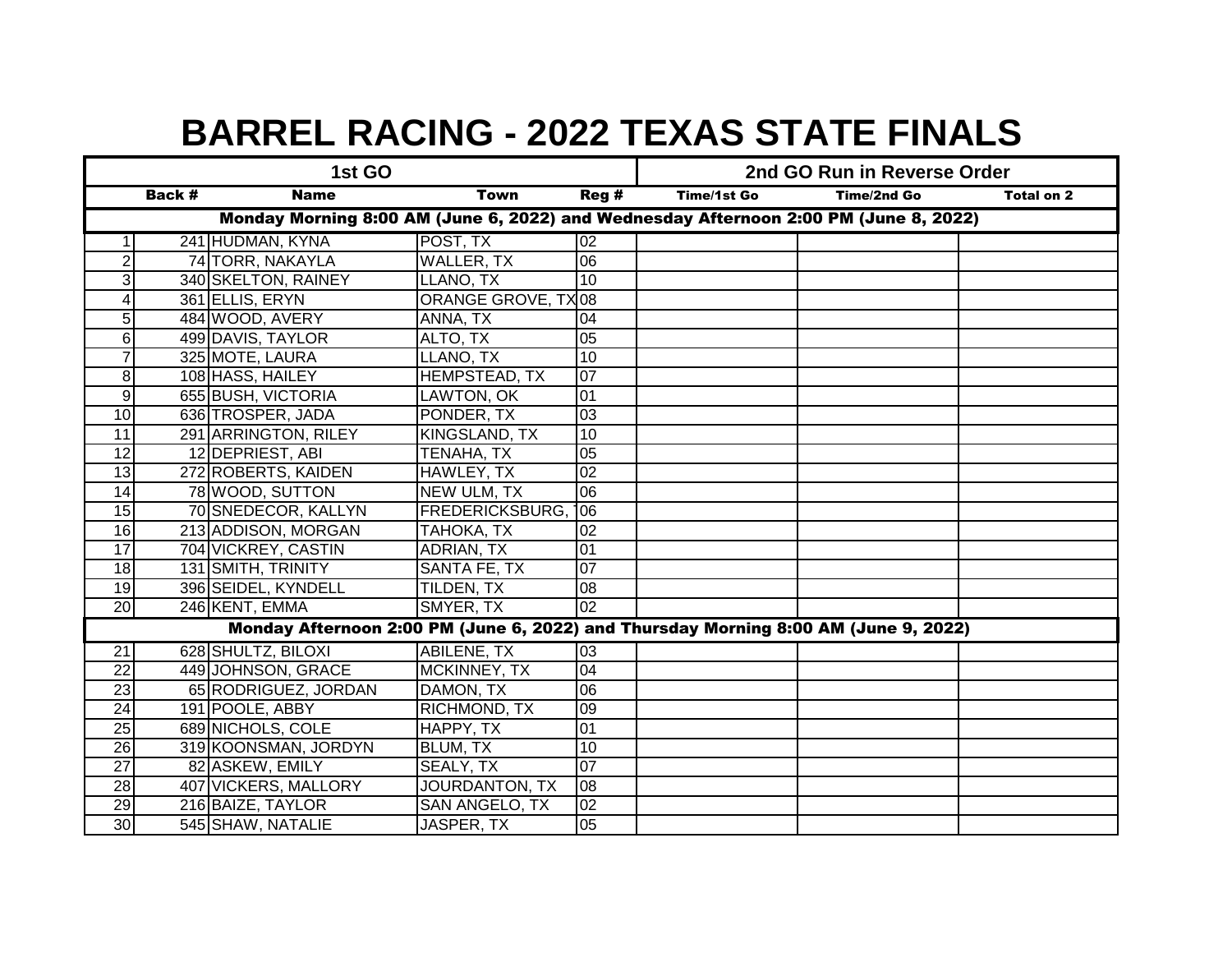| 1st GO                                                                              |  |                                                                                      |                       |                 | 2nd GO Run in Reverse Order |             |            |  |
|-------------------------------------------------------------------------------------|--|--------------------------------------------------------------------------------------|-----------------------|-----------------|-----------------------------|-------------|------------|--|
| <b>Back #</b><br>Reg #<br><b>Name</b><br><b>Town</b>                                |  |                                                                                      |                       |                 | <b>Time/1st Go</b>          | Time/2nd Go | Total on 2 |  |
| Monday Afternoon 2:00 PM (June 6, 2022) and Thursday Morning 8:00 AM (June 9, 2022) |  |                                                                                      |                       |                 |                             |             |            |  |
| 31                                                                                  |  | 80 YOUNG, DEVIN                                                                      | ROSANKY, TX           | 06              |                             |             |            |  |
| $\overline{32}$                                                                     |  | 198 RUTHERFORD, CARSON                                                               | MONTGOMERY, TX        | 09              |                             |             |            |  |
| 33                                                                                  |  | 382 MENDOZA, HEIDI                                                                   | JOURDANTON, TX        | 08              |                             |             |            |  |
| 34                                                                                  |  | 314 JARDINE, LILA                                                                    | LIPAN, TX             | 10              |                             |             |            |  |
| $\overline{35}$                                                                     |  | 563 ALLRED, LAUREL                                                                   | <b>BRIDGEPORT, TX</b> | 03              |                             |             |            |  |
| 36                                                                                  |  | 362 ELDER, LIZA                                                                      | UVALDE, TX            | 08              |                             |             |            |  |
| 37                                                                                  |  | 332 PROCTER, KATIE                                                                   | LAMPASAS, TX          | 10              |                             |             |            |  |
| 38                                                                                  |  | 531 ODOM, ALLYSSA                                                                    | ATHENS, TX            | 05              |                             |             |            |  |
| 39                                                                                  |  | 212 ADAMS, ASPEN                                                                     | MERKEL, TX            | $\overline{02}$ |                             |             |            |  |
| 40                                                                                  |  | 459 MCCRARY, MAYLEE                                                                  | FORT WORTH, TX        | 04              |                             |             |            |  |
|                                                                                     |  | Tuesday Morning 8:00 AM (June 7, 2022) and Thursday Afternoon 2:00 PM (June 9, 2022) |                       |                 |                             |             |            |  |
| 41                                                                                  |  | 193 RAMSEY, KAILEY                                                                   | <b>WALLER, TX</b>     | 60              |                             |             |            |  |
| 42                                                                                  |  | 47 HOLBROOK, CLAYANN                                                                 | CIBOLO, TX            | 06              |                             |             |            |  |
| 43                                                                                  |  | 144 CADWALLADER, ALLI                                                                | HUNTSVILLE, TX        | 09              |                             |             |            |  |
| 44                                                                                  |  | 39 GARCIA, TABER                                                                     | TILDEN, TX            | 06              |                             |             |            |  |
| 45                                                                                  |  | 668 GAILLARD, SAGE                                                                   | MORSE, TX             | 01              |                             |             |            |  |
| 46                                                                                  |  | 411 WILLIAMS, WHITLEY                                                                | ORANGE GROVE, TX 08   |                 |                             |             |            |  |
| 47                                                                                  |  | 424 ARMSTRONG, ABIGAIL                                                               | WHITEWRIGHT, TX       | 04              |                             |             |            |  |
| 48                                                                                  |  | 604 KITCHENS, KANITA                                                                 | STANTON, TX           | 03              |                             |             |            |  |
| 49                                                                                  |  | 619 PINKSTON, ACEY                                                                   | STEPHENVILLE, TX      | 03              |                             |             |            |  |
| $\overline{50}$                                                                     |  | 632 STRICKLAND, RYLEE                                                                | ARTESIA, NM           | 03              |                             |             |            |  |
| 51                                                                                  |  | 699 SHEDD, LEXI                                                                      | AMARILLO, TX          | 01              |                             |             |            |  |
| 52                                                                                  |  | 260 MURPHY, ALLIE                                                                    | SNYDER, TX            | 02              |                             |             |            |  |
| 53                                                                                  |  | 401 STOKES, GREER                                                                    | <b>BULVERDE, TX</b>   | 08              |                             |             |            |  |
| 54                                                                                  |  | 122 RALSTON, BLAIR                                                                   | CUERO, TX             | 07              |                             |             |            |  |
| 55                                                                                  |  | 446 HICKEY, BROOKE                                                                   | GODLEY, TX            | 04              |                             |             |            |  |
| 56                                                                                  |  | 564 ANDERSON, KAITLIN                                                                | ALLEN, TX             | $\overline{03}$ |                             |             |            |  |
| 57                                                                                  |  | 229 EDMISTON, SHAYLEE                                                                | MASON, TX             | 02              |                             |             |            |  |
| 58                                                                                  |  | 696 RUSLER, KENNEDY                                                                  | AMARILLO, TX          | 01              |                             |             |            |  |
| 59                                                                                  |  | 535 PASCHAL, MCKINLEE                                                                | NOME, TX              | 05              |                             |             |            |  |
| 60                                                                                  |  | 435 DAY, MORGAN                                                                      | FARMERSVILLE, TX      | 04              |                             |             |            |  |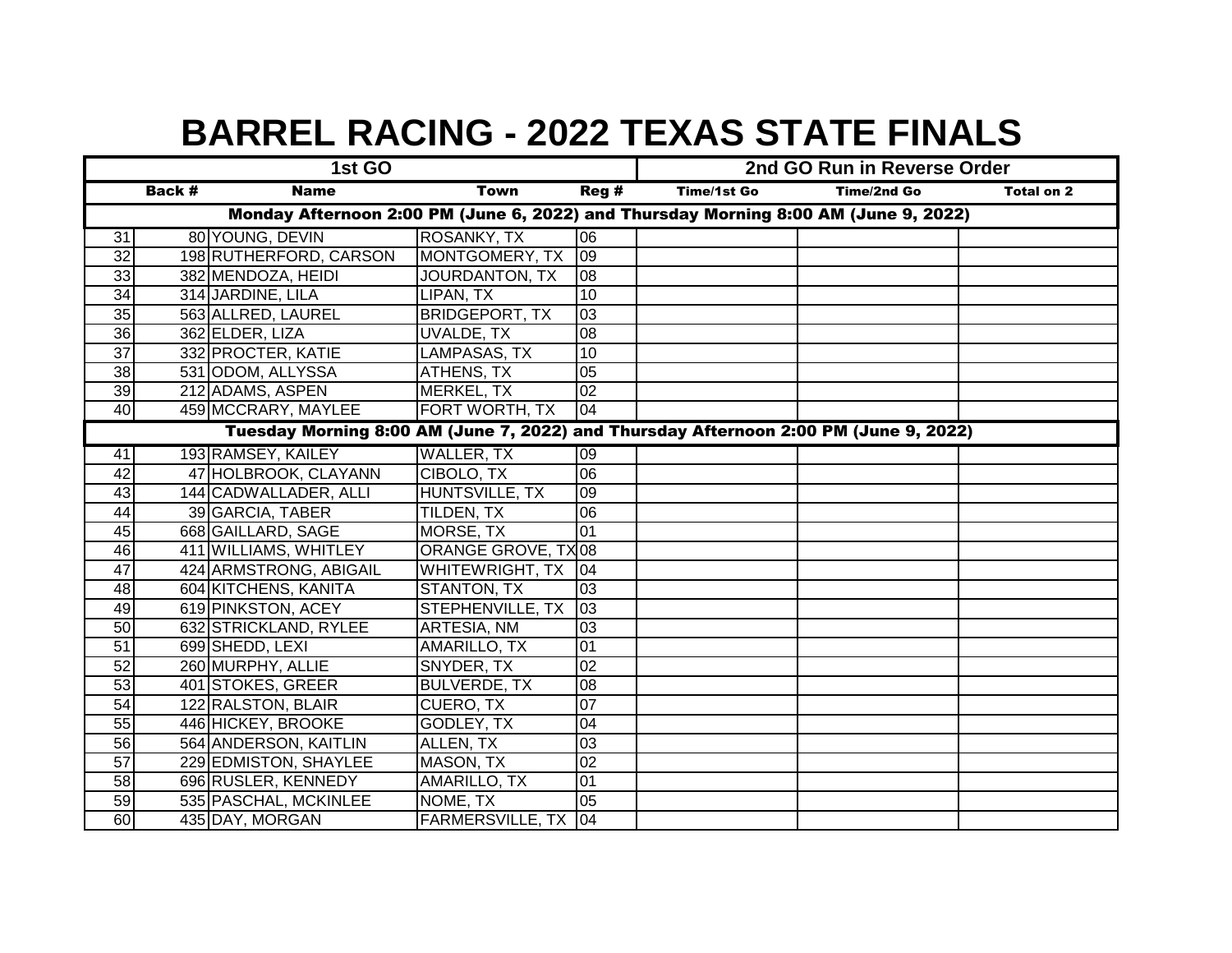| 1st GO                                                                              |                                                                                       |                                       |                        |                 | 2nd GO Run in Reverse Order |             |            |  |  |
|-------------------------------------------------------------------------------------|---------------------------------------------------------------------------------------|---------------------------------------|------------------------|-----------------|-----------------------------|-------------|------------|--|--|
|                                                                                     | <b>Back #</b>                                                                         | <b>Name</b>                           | <b>Town</b>            | Reg #           | <b>Time/1st Go</b>          | Time/2nd Go | Total on 2 |  |  |
| Tuesday Afternoon 2:00 PM (June 7, 2022) and Friday Morning 8:00 AM (June 10, 2022) |                                                                                       |                                       |                        |                 |                             |             |            |  |  |
| 61                                                                                  |                                                                                       | 387 RAMIREZ, NATALIA                  | LAREDO, TX             | 08              |                             |             |            |  |  |
| 62                                                                                  |                                                                                       | 507 HAIVALA, JENTRI                   | NEWTON, TX             | 05              |                             |             |            |  |  |
| 63                                                                                  |                                                                                       | 290 ANDREWS, SAMANTHA                 | LLANO, TX              | 10              |                             |             |            |  |  |
| 64                                                                                  |                                                                                       | 224 CHARLESWORTH, EMILEE MARATHON, TX |                        | 02              |                             |             |            |  |  |
| 65                                                                                  |                                                                                       | 550 SMITH, MATTIE                     | FRUITVALE, TX          | 05              |                             |             |            |  |  |
| 66                                                                                  |                                                                                       | 186 PARKER, RILEY                     | PALESTINE, TX          | 09              |                             |             |            |  |  |
| 67                                                                                  |                                                                                       | 438 GILBREATH, FAITH                  | GILMER, TX             | 04              |                             |             |            |  |  |
| 68                                                                                  |                                                                                       | 181 MCMILLAN, KYLEE                   | MCDADE, TX             | 09              |                             |             |            |  |  |
| 69                                                                                  |                                                                                       | 88 BYLER, JAYCI LEE                   | <b>BELLVILLE, TX</b>   | $\overline{07}$ |                             |             |            |  |  |
| $\overline{70}$                                                                     |                                                                                       | 202 SMITH, ANSLEY                     | <b>BEDIAS, TX</b>      | 09              |                             |             |            |  |  |
| $\overline{71}$                                                                     |                                                                                       | 41 GARZA, KAYLIE                      | <b>MARION, TX</b>      | $\overline{06}$ |                             |             |            |  |  |
| $\overline{72}$                                                                     |                                                                                       | 59 OHRT, AMY                          | <b>VICTORIA, TX</b>    | 06              |                             |             |            |  |  |
| 73                                                                                  |                                                                                       | 692 POLING, PRESLIE                   | <b>CLAYTON, NM</b>     | 01              |                             |             |            |  |  |
| 74                                                                                  |                                                                                       | 472 SANDERS, SAVANNAH                 | <b>WILLS POINT, TX</b> | 04              |                             |             |            |  |  |
| 75                                                                                  |                                                                                       | 455 LOW, LILY                         | ROYSE CITY, TX         | 04              |                             |             |            |  |  |
| 76                                                                                  |                                                                                       | 458 MAYES, MAKENZIE                   | <b>SCROGGINS, TX</b>   | 04              |                             |             |            |  |  |
| $\overline{77}$                                                                     |                                                                                       | 502 FOLEY, LEXIE                      | LUFKIN, TX             | 05              |                             |             |            |  |  |
| 78                                                                                  |                                                                                       | 298 CHAMPION, LARAMEE                 | <b>BUFFALO, TX</b>     | 10              |                             |             |            |  |  |
| 79                                                                                  |                                                                                       | 569 BROUGH, RHYAN                     | STEPHENVILLE, TX       | 103             |                             |             |            |  |  |
| $\overline{80}$                                                                     |                                                                                       | 329 PENNINGTON, SPRING                | STEPHENVILLE, TX 10    |                 |                             |             |            |  |  |
|                                                                                     | Wednesday Morning 8:00 AM (June 8, 2022) and Friday Afternoon 2:00 PM (June 10, 2022) |                                       |                        |                 |                             |             |            |  |  |
| $\overline{81}$                                                                     |                                                                                       | 700 SMITH, CADENCE                    | <b>TEXICO, NM</b>      | 01              |                             |             |            |  |  |
| 82                                                                                  |                                                                                       | 271 RIMER, CIERRA                     | <b>GARDENDALE, TX</b>  | 02              |                             |             |            |  |  |
| 83                                                                                  |                                                                                       | 313 ISBELL, RILEY                     | FLORENCE, TX           | 10              |                             |             |            |  |  |
| 84                                                                                  |                                                                                       | 109 HAYDEN, EMMA                      | GANADO, TX             | 07              |                             |             |            |  |  |
| 85                                                                                  |                                                                                       | 513 KLEIN, LIELA                      | CENTER, TX             | 05              |                             |             |            |  |  |
| 86                                                                                  |                                                                                       | 85 BASS, KACEY                        | <b>BRENHAM, TX</b>     | 07              |                             |             |            |  |  |
| $\overline{87}$                                                                     |                                                                                       | 31 DAVIS, MEKENNA                     | HUNTSVILLE, TX         | 06              |                             |             |            |  |  |
| 88                                                                                  |                                                                                       | 429 BECK, KENLEY                      | <b>BROKEN BOW, OK</b>  | 04              |                             |             |            |  |  |
| 89                                                                                  |                                                                                       | 164 JACKSON, JORDAN                   | MONTGOMERY, TX         | 09              |                             |             |            |  |  |
| 90                                                                                  |                                                                                       | 677 HUDDLESTON, TORI                  | <b>MEMPHIS, TX</b>     | 01              |                             |             |            |  |  |